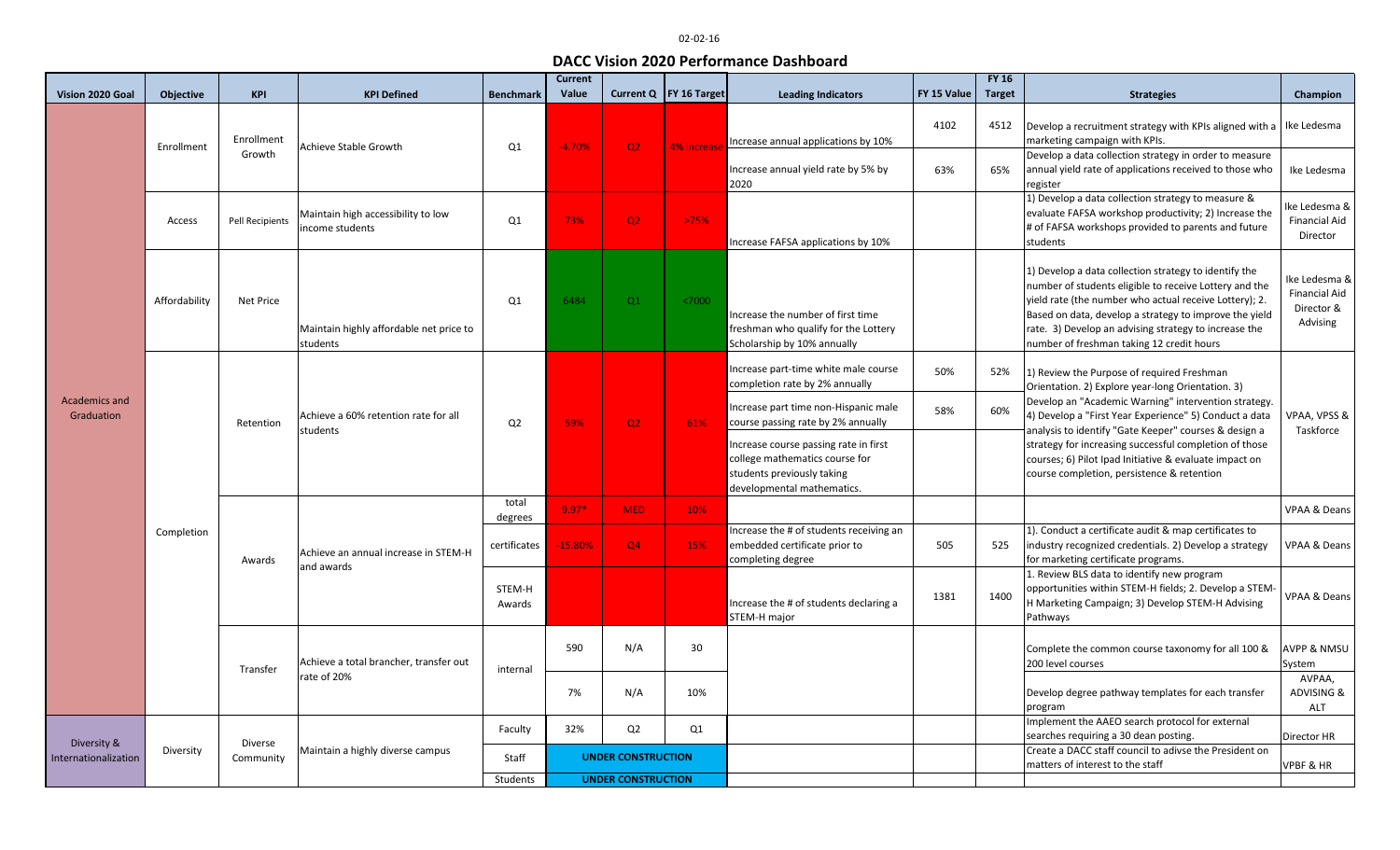| <b>Research &amp; Creative</b><br>Activity           | Grants          | <b>Grant Funding</b>    | Achieve an annual increase in grant<br>funding per student                                             | Internal       | FY 14<br>\$1577                       | FY 16<br>\$1800           | Internal   | Increase the number of grant<br>applications by 1 annually (Internal)         | 8                                                                                                                                        | 9                                                                                                                                                                                                      | 1.) Develop a grant planning process; 2) Develop a grant Committee &<br>development strategy                                                                                                                                                                                                                                                                              | <b>Grant Advisory</b><br>Kristi Martin |
|------------------------------------------------------|-----------------|-------------------------|--------------------------------------------------------------------------------------------------------|----------------|---------------------------------------|---------------------------|------------|-------------------------------------------------------------------------------|------------------------------------------------------------------------------------------------------------------------------------------|--------------------------------------------------------------------------------------------------------------------------------------------------------------------------------------------------------|---------------------------------------------------------------------------------------------------------------------------------------------------------------------------------------------------------------------------------------------------------------------------------------------------------------------------------------------------------------------------|----------------------------------------|
| Economic<br>Development &<br>Community<br>Engagement | Workforce       | Contract<br>Training    | Achieve an annual increase in contract<br>training hours                                               | Internal       | 2014-15<br>3220.25                    | <b>FY 16</b><br>5000      | Internal   |                                                                               |                                                                                                                                          |                                                                                                                                                                                                        | 1. Explore the creation of a Leadership Training<br>Institute for Managers & Supervisors. 2) Explore the<br>creation of an Advanced Manufacturing Training<br>Institute. 3) Develop a Marketing Strategy to<br>communicate credit & nopn-credit training available to<br>local companies. 4) Complete a needs assessment for<br>Sundland Park - Santa Teresa service area | VPAA &<br>Director of<br>Workforce     |
|                                                      |                 | Job Placement           | Achieve an annual increase in job<br>placement rates                                                   | internal       | <b>UNDER CONSTRUCTION</b>             |                           | Internal   |                                                                               |                                                                                                                                          |                                                                                                                                                                                                        | 1. Identify & Implement a job placement suvey by May<br>2015 2) Align program offerings with Labor Market &<br>Wage Data                                                                                                                                                                                                                                                  | OIE, Dr. Scott                         |
|                                                      |                 | Internships & Co<br>ops |                                                                                                        |                |                                       | <b>UNDER CONSTRUCTION</b> | Internal   |                                                                               |                                                                                                                                          |                                                                                                                                                                                                        | 1. Add Perkins funded position to create co-<br>op/internship opportunities for students & recruit CTE<br>students to fill those opportunities 2) Develop a data<br>strategy for tracking experiential learning at DACC                                                                                                                                                   | <b>VPAA</b>                            |
|                                                      | Revenue         | Revenue<br>Distribution | Examine revenue by source per student                                                                  | internal       | \$9,765                               | \$11,000                  | Q4         | Increase the number of staff & faculty<br>who give by 10% by 2020             | total # of<br>givers 82***                                                                                                               | 90                                                                                                                                                                                                     | 1.) Begin an internal giving campaign. 2) Begin a DACC<br>chapter of the NMSU alumni association. 3) Develop a<br>donor stewardship campaign                                                                                                                                                                                                                              | Eddie Binder &<br>Kristi Martin        |
|                                                      |                 | <b>Staffing Ratios</b>  | Achieve a right size student/staff and<br>student/faculty ratio                                        | Faculty        | 43.9                                  | Q <sub>3</sub>            | 30         |                                                                               |                                                                                                                                          |                                                                                                                                                                                                        |                                                                                                                                                                                                                                                                                                                                                                           | Executive                              |
|                                                      | <b>Staffing</b> |                         |                                                                                                        | Staff          | 26.2                                  | O <sub>1</sub>            | 18         |                                                                               |                                                                                                                                          |                                                                                                                                                                                                        |                                                                                                                                                                                                                                                                                                                                                                           | Council                                |
|                                                      |                 | Compensation            | Achieve competitive faculty salaries                                                                   | median         | <b>UNDER CONSTRUCTION</b>             |                           |            |                                                                               |                                                                                                                                          |                                                                                                                                                                                                        | 1. Conduct a review of faculty salaries in comparison to<br>peer group.                                                                                                                                                                                                                                                                                                   | <b>VPBF</b>                            |
|                                                      |                 | Instruction<br>Focus    | Achieve optimum instructional/I&G<br>efficiencies                                                      | Q1             | 55.5                                  | Q1                        | $>55$      |                                                                               |                                                                                                                                          |                                                                                                                                                                                                        |                                                                                                                                                                                                                                                                                                                                                                           |                                        |
|                                                      |                 | Award Cost              | Achieve optimum I&G award<br>production cost efficiencies                                              | Q1             | 27620                                 | Q1                        | $<$ 30,000 |                                                                               |                                                                                                                                          |                                                                                                                                                                                                        |                                                                                                                                                                                                                                                                                                                                                                           |                                        |
| Resource<br>Stewardship                              | Efficiency      | Room utilization        | $Q1 = 75.01 - 100$ ; $Q2 = 50.01 - 75.0$ ; $Q3$<br>$= 49.99 - 30.0$ ; Q4 = 29.99-10.00; Q5 =<br>< 9.99 | Q <sub>2</sub> | Overall<br><b>Average =</b><br>37.74% | Q <sub>3</sub>            | Q2         | Achieve an annual fall instructional<br>room & lab utilization increase by 2% | 65.63%<br>49.67%<br>13.20%<br>66.18%<br>51.91%<br>39.90%<br>43.84%<br>10.22%<br>37.64%<br>35.29%<br>25.60%<br>41.81%<br>30.71%<br>16.77% | <b>DAAR</b><br><b>DAAU</b><br><b>Chapara</b><br><b>DACL</b><br><b>DADM</b><br><b>DAEM</b><br>Gadsde<br>Hatch<br><b>DAHL</b><br><b>DAMA</b><br><b>DASP</b><br><b>DASR</b><br><b>DATS</b><br><b>DAWD</b> | 1. Align ABE course offerings with the credit schedule;<br>2) Develop a block schedule template to create<br>consistency between and among course offerings.                                                                                                                                                                                                              | <b>VPBF &amp; VPAA</b>                 |
|                                                      |                 |                         |                                                                                                        |                |                                       |                           |            | mprove the persistence rate of first<br>term borrowers with a family income   |                                                                                                                                          |                                                                                                                                                                                                        |                                                                                                                                                                                                                                                                                                                                                                           | <b>Financial Aid</b>                   |
|                                                      |                 |                         |                                                                                                        |                |                                       |                           |            |                                                                               |                                                                                                                                          |                                                                                                                                                                                                        |                                                                                                                                                                                                                                                                                                                                                                           |                                        |

20.50% Internal Annual less than \$23,000

Director &

Federal Financial Aid Cohort default | Internal